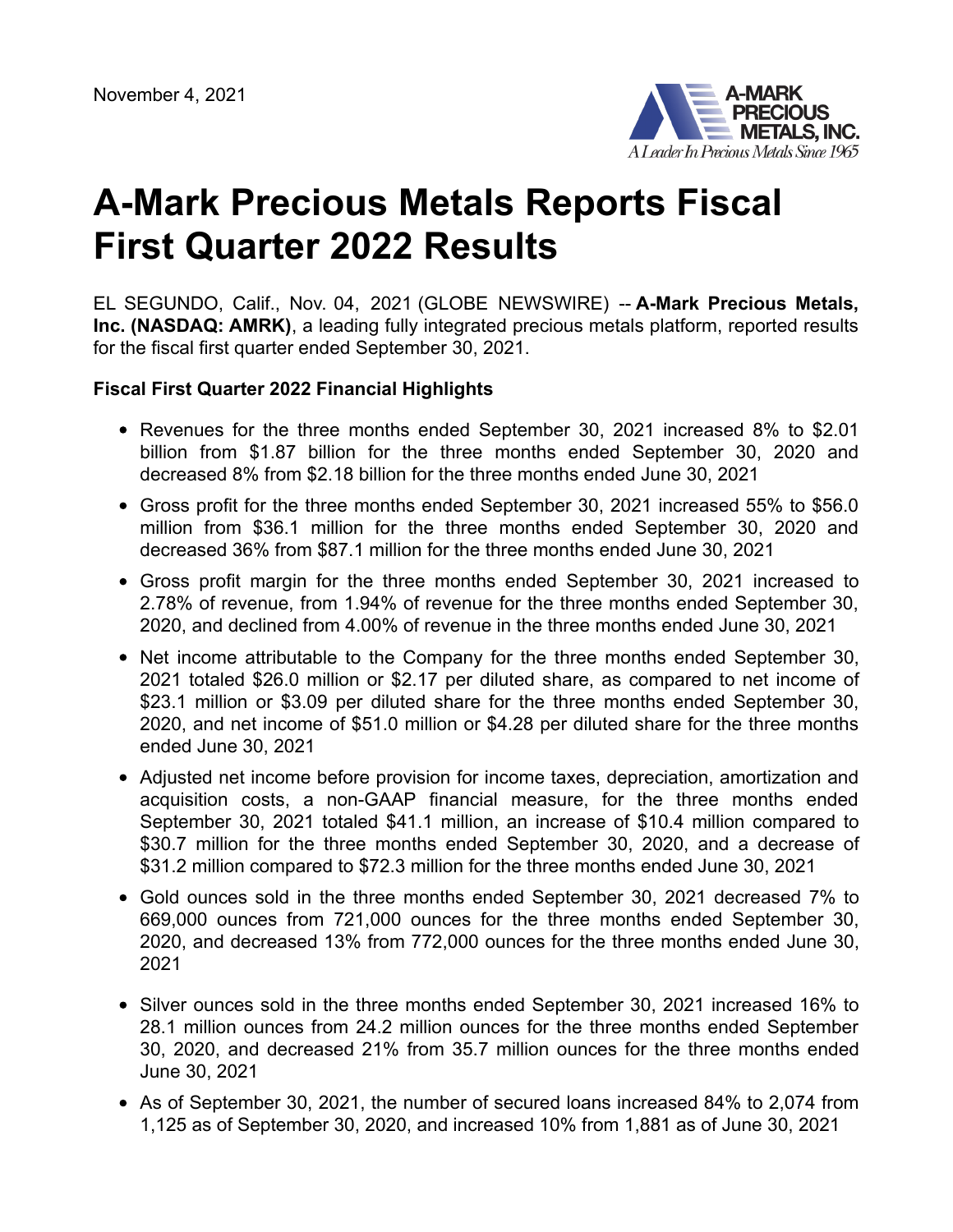## **Fiscal First Quarter 2022 Financial Results**

Revenues increased 8% to \$2.01 billion from \$1.87 billion in the same year-ago quarter due to an increase in silver ounces sold at higher selling prices, partially offset by lower gold ounces sold at lower selling prices. JM Bullion ("JMB") contributed \$472.3 million of revenue to the quarter.

Gross profit increased 55% to \$56.0 million (2.78% of revenue) from \$36.1 million (1.94% of revenue) in the same year-ago quarter. The gross profit increase was due to higher gross profits earned from the Direct-to-Consumer (DTC) segment including \$24.7 million contributed by JMB.

Selling, general and administrative expenses increased 76% to \$16.7 million from \$9.5 million in the same year-ago quarter. The increase was primarily due to \$6.0 million of expenses incurred by JMB, \$0.7 million of consulting and professional fees, higher insurance costs of \$0.4 million and increased compensation expense (including performance-based accruals) of \$0.2 million.

Depreciation and amortization expense increased 1,551% to \$8.3 million from \$0.5 million in the same year-ago quarter. The increase was primarily due to \$7.7 million of amortization of acquired intangibles related to JMB.

Interest income increased 39% to \$5.5 million from \$4.0 million in the same year-ago quarter. The aggregate increase was primarily due to higher interest income earned by the Secured Lending Segment, and higher other finance product income.

Interest expense increased 28% to \$5.5 million from \$4.3 million in the same year-ago quarter. The increase in interest expense was primarily driven by \$0.7 million related to product financing arrangements, \$0.4 million associated with the Company's Trading Credit Facility and Notes Payable, \$0.2 million of loan servicing fees, offset by a \$0.2 million decrease in interest and fees associated with liabilities on borrowed metals.

Earnings from equity method investments decreased 64% to \$1.5 million from \$4.1 million in the same year-ago quarter. The aggregate decrease was primarily due to the acquisition of JMB, which occurred in March 2021 and has subsequently been reported by the Company as a wholly owned subsidiary. The related \$3.7 million decrease was partially offset by increased earnings of \$1.0 million from the Company's other equity method investments.

Net income attributable to the Company totaled \$26.0 million or \$2.17 per diluted share, compared to net income of \$23.1 million or \$3.09 per diluted share in the same year-ago quarter. Diluted weighted average shares outstanding for the three months ended September 30, 2021 were 12.0 million compared to 7.5 million in the same year ago quarter.

Adjusted net income before provision for income taxes, depreciation, amortization and acquisition costs, a non-GAAP financial measure, totaled \$41.1 million, compared to \$30.7 million in the same year-ago quarter. The increase is principally due to higher net income before provision for income taxes of \$2.6 million and higher amortization of acquired intangibles of \$7.7 million.

#### **Management Commentary**

"Our first quarter results illustrate the continued advantages of our integrated and diversified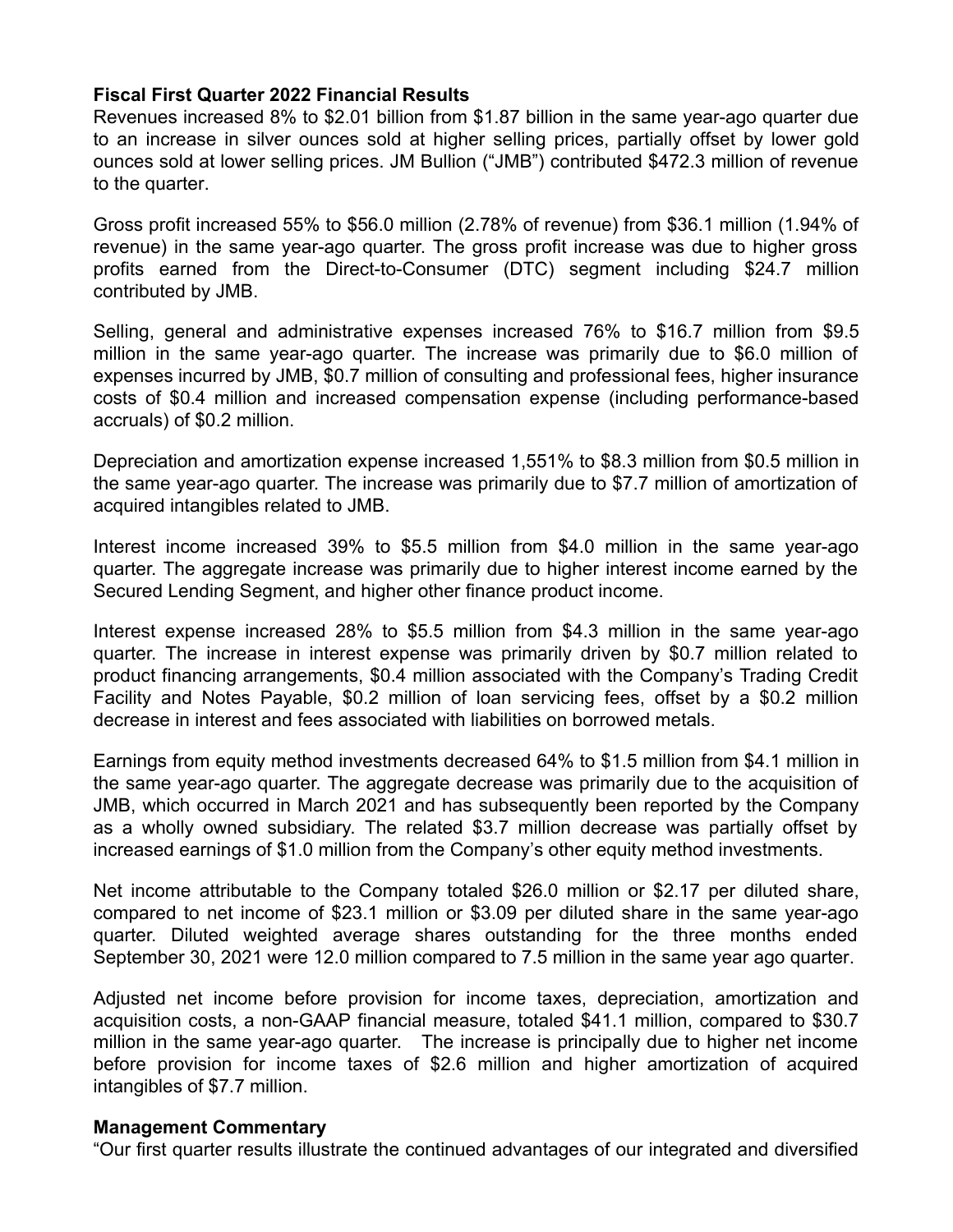business model," said A-Mark CEO Greg Roberts. "Revenue grew 8% year-over-year, driving a 55% increase in gross margin and a 7% return on equity, led by the continued positive contribution of our higher-margin DTC segment, driven by JMB. While the start to the quarter was somewhat subdued compared to the prior quarter, business trends improved during the second half of the quarter.

"Our vertically integrated businesses, coupled with our strategic DTC expansion, highlighted by JMB, continue to deliver strong results. JMB's integration continues to go well, and we are encouraged by the business performance of our recently expanded strategic investments, where we are working to accelerate growth and synergies.

"We continue to see positive macro tailwinds persisting, including precious metals supply constraints and elevated demand for precious metals products in both the retail and wholesale segments. We remain optimistic that our platform and proven business model will assist us to generate profit in stable periods and opportunities for outsized returns in periods of volatility driving strong returns for A-Mark over the long term."

#### **Conference Call**

A-Mark will hold a conference call today (November 4, 2021) to discuss these financial results. The Company's CEO Greg Roberts, President Thor Gjerdrum and CFO Kathleen Simpson-Taylor will host the call at 4:30 p.m. Eastern time (1:30 p.m. Pacific time). A question-and-answer session will follow management's presentation.

To participate, please dial the appropriate number at least five minutes prior to the start time and ask for the A-Mark Precious Metals conference call.

U.S. dial-in number: 1-855-327-6837 International number: 1-631-891-4304 Conference ID: 10016895

The conference call will be broadcast simultaneously and available for replay via the Investor Relations section of A-Mark's website at [www.amark.com](https://www.globenewswire.com/Tracker?data=-xxTp1kGOeCCj9lcOh4sulbGtj8q8FB9yHeWXYyt4HhAxDtXf9iTq2w7f2mYCv-_GlKlFfCVOsLvtvu4pXzbIw==). If you have any difficulty connecting with the conference call or webcast, please contact A-Mark's investor relations team at 1-949-574-3860.

A replay of the call will be available after 7:30 p.m. Eastern time through November 18, 2021.

Toll-free replay number: 1-844-512-2921 International replay number: 1-412-317-6671 Conference ID: 10016895

#### **About A-Mark Precious Metals**

Founded in 1965, A-Mark Precious Metals, Inc. (NASDAQ: AMRK) is a leading fully integrated precious metals platform that offers an array of gold, silver, platinum, palladium, and copper bullion, numismatic coins and related products to wholesale and retail customers via a portfolio of channels. The company conducts its operations through three complementary segments: Wholesale Sales & Ancillary Services, Secured Lending, and Direct-to-Consumer. The company's global customer base spans sovereign and private mints, manufacturers and fabricators, refiners, dealers, financial institutions, industrial users,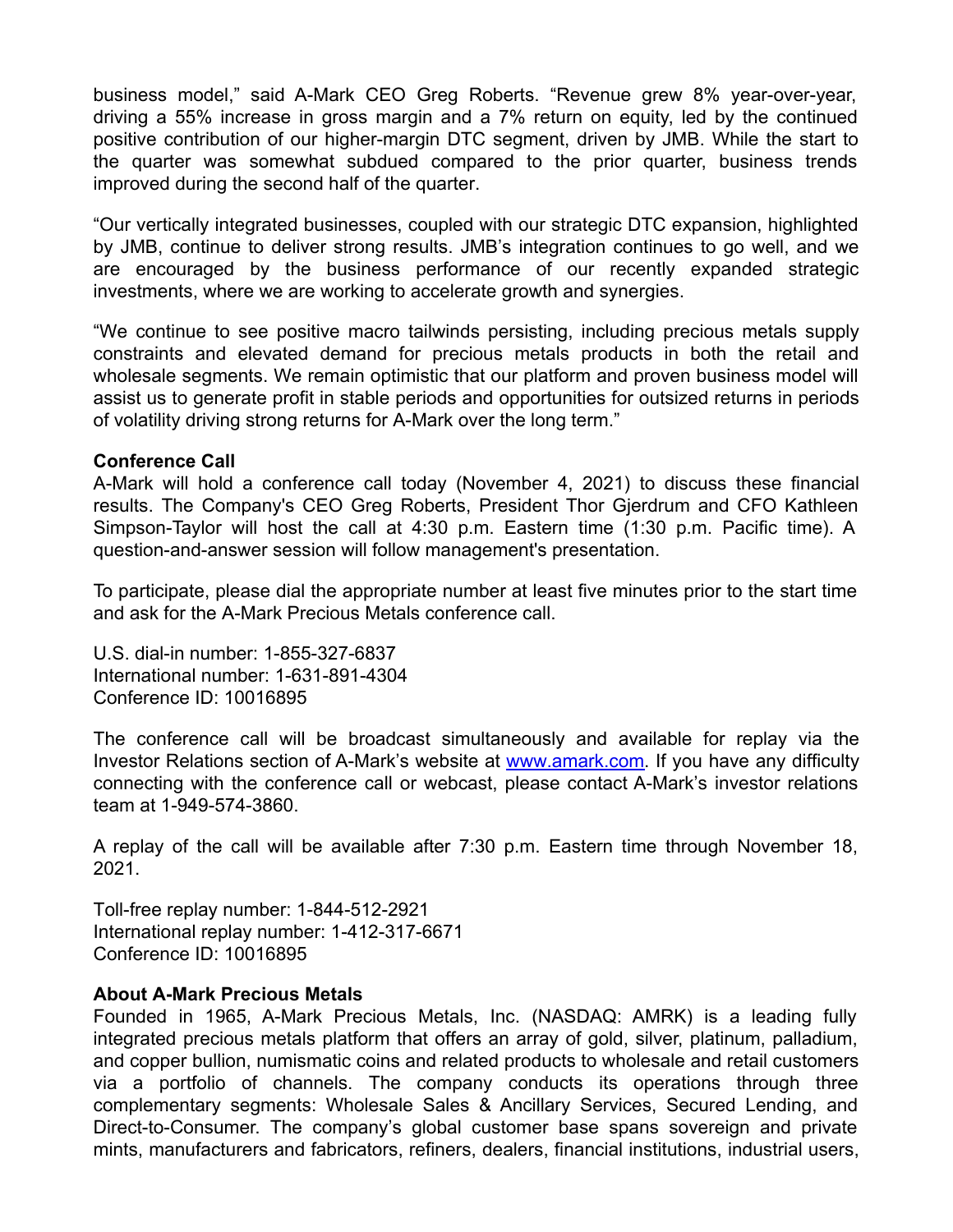investors, collectors, and e-commerce and other retail customers.

A-Mark's Wholesale Sales & Ancillary Services segment distributes and purchases precious metal products from sovereign and private mints. As a U.S. Mint-authorized purchaser of gold, silver, and platinum coins since 1986, A-Mark purchases bullion products directly from the U.S. Mint for sale to customers. A-Mark also has longstanding distributorships with other sovereign mints, including Australia, Austria, Canada, China, Mexico, South Africa and the United Kingdom. The company sells more than 200 different products to e-commerce retailers, coin and bullion dealers, financial institutions, brokerages and collectors. In addition, A-Mark sells precious metal products to industrial users, including metal refiners, manufacturers and electronic fabricators.

Through its A-M Global Logistics subsidiary, A-Mark provides its customers with a range of complementary services, including managed storage options for precious metals as well as receiving, handling, inventorying, processing, packaging, and shipping of precious metals and coins on a secure basis. A-Mark's mint operations, which are conducted through its wholly owned subsidiary Silver [Towne](https://www.globenewswire.com/Tracker?data=nvDhLhJjJkSP-2DopxrBW4WRF-nQ_E5wdhlW7z9eNrqsfVKBcPx6Zv48oTlOomUAsNB4DSlCnMuTuoYmOY1XU6f1CviWKo149jH2FjZ-1pg=) Mint, enable the company to offer customers a wide range of proprietary coin and bar offerings and, during periods of market volatility when the availability of silver bullion from sovereign mints is often product constrained, preferred product access.

A-Mark's Direct-to-Consumer segment operates as an omni-channel retailer of precious metals, providing access to a multitude of products through its wholly owned subsidiaries, JM [Bullion](https://www.globenewswire.com/Tracker?data=03mtBBFoDoLHrkUPCNP4omS8rUyv_VKpAO90l1OO8ENdgBo_hxv4ndaJyYVgvWe8xdSBB3ikSpSjZHypZ-8PxQ==) and [Goldline](https://www.globenewswire.com/Tracker?data=efegjEdtP9kJNksOhsOwnB9H383GWHLpJCsk0iOrY5mBp8DKaoeDQb86a45MJZMGlKywl8Eo0QSsXYycc8fEGQ==). JM Bullion is a leading e-commerce retailer of precious metals and operates five separately branded, company-owned websites targeting specific niches within the precious metals market: [JMBullion.com,](https://www.globenewswire.com/Tracker?data=A9fXKmWqmtx6e6i4pGHgBavOWAM_iqHK5JhQGtY5rV6Dhyi9stO9E1eIutanO5_1d7rk5dz_4w4adZqMGxTLpg==) [ProvidentMetals.com](https://www.globenewswire.com/Tracker?data=SUqxZuApmSPALM7iVFErY959BbodY_fUEScFQt_6G_LtgjN18_Vwkw6vdcZonnD-vV6MFe_Wm3zdSn061ppi5NdKUG2M4nY4gIBSKCj2AGc=), [Silver.com,](https://www.globenewswire.com/Tracker?data=nvDhLhJjJkSP-2DopxrBW0fVugcRSPIKWbBtGSKsqrwXBr9wI8ytM7J4HvkFuFzTpUO3DjCeClAlqZ3aKOpoTw==) [GoldPrice.org](https://www.globenewswire.com/Tracker?data=hjiCuBzgSf1SuzRnSEriN5pwVBTToxslOyVuUBE-aoTl9L-_VrCtNZScNgkmyPavkTvEagQY_0ubEryME5YyRw==), [SilverPrice.org](https://www.globenewswire.com/Tracker?data=nvDhLhJjJkSP-2DopxrBWwBTxQPTkPdJImmusucBCMIvSisxkBt4mpBN4OVI1ZNmYxcpDd0rjlAVDEhLZHeSPQ==). Goldline markets precious metals directly to the investor community through various channels, including television, radio and telephonic sales efforts. A-Mark also holds minority ownership interests in two additional direct-to-consumer brands.

The company operates its Secured Lending segment through its wholly owned subsidiaries, Collateral Finance Corporation ([CFC](https://www.globenewswire.com/Tracker?data=5yqsyRHwmFOGCjU83mmlwRR6Ule9IIPsYjVX5Ju364aYGWiWec0b5DvnGOvuNSQxlrWHHmPywR_UgGqxhUFweA==)) and AM Capital Funding. Founded in 2005, CFC is a California licensed finance lender that originates and acquires loans secured by bullion and numismatic coins. Its customers include coin and precious metal dealers, investors and collectors. AM Capital Funding was formed in 2018 for the purpose of securitizing eligible secured loans of CFC.

A-Mark is headquartered in El Segundo, CA and has additional offices and facilities in the neighboring Los Angeles area as well as in Dallas, TX, Las Vegas, NV, Winchester, IN, and Vienna, Austria. For more information, visit [www.amark.com.](https://www.globenewswire.com/Tracker?data=-xxTp1kGOeCCj9lcOh4suuJJCrtgMd7Br4SktFnVDewbGNFd0qO1tcjlWXLKY4ek98QvsUzbpAZdieGFy3nZ9w==)

## **Important Cautions Regarding Forward-Looking Statements**

Statements in this press release that relate to future plans, objectives, expectations, performance, events and the like are "forward-looking statements" within the meaning of the Private Securities Litigation Reform Act of 1995 and the Securities Exchange Act of 1934. These include statements regarding future macroeconomic conditions and demand for precious metal products, and the Company's ability to effectively respond to changing economic conditions. Future events, risks and uncertainties, individually or in the aggregate, could cause actual results or circumstances to differ materially from those expressed or implied in these statements. Factors that could cause actual results to differ include the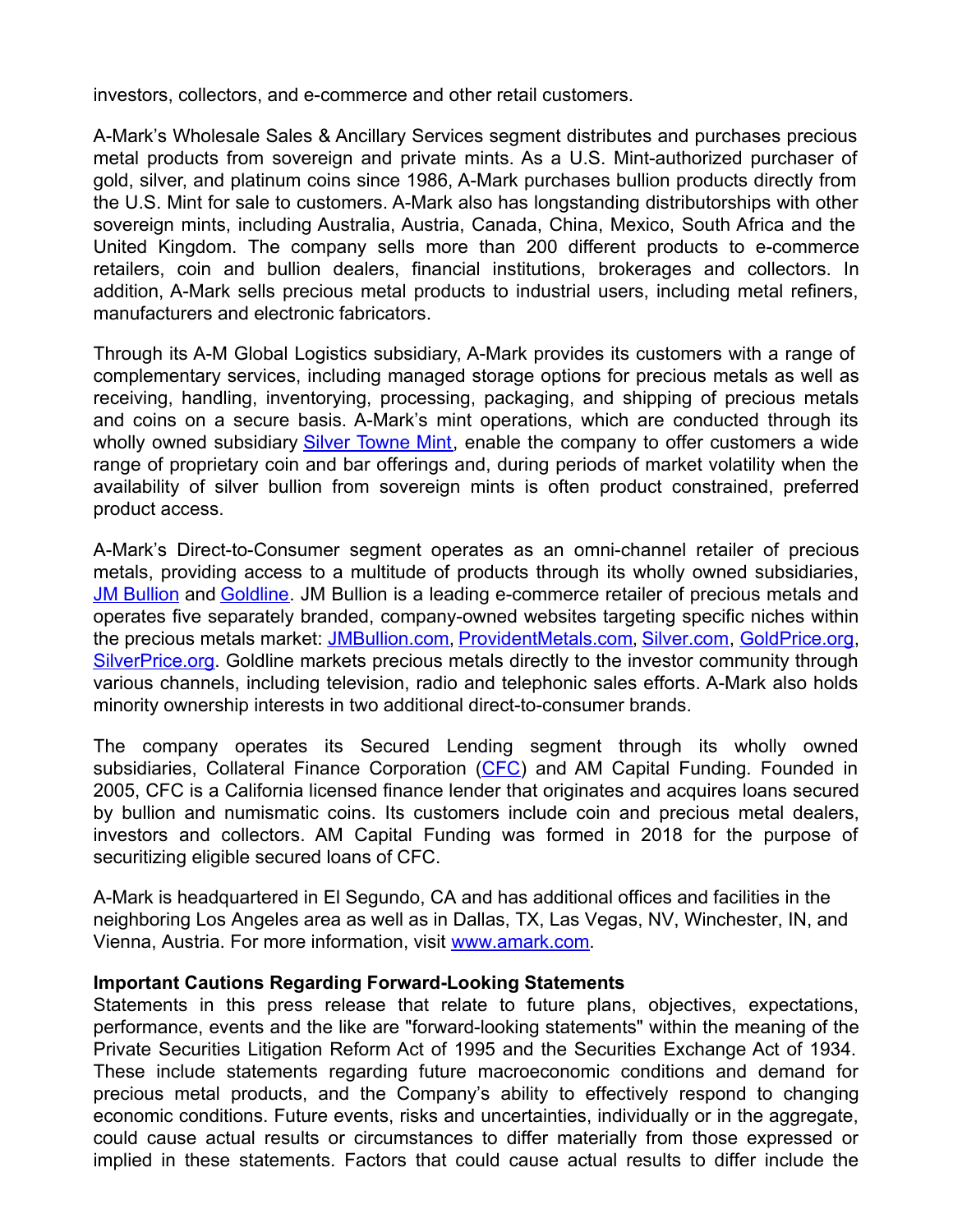following: the failure to execute the Company's growth strategy as planned; greater than anticipated costs incurred to execute this strategy; changes in the current international political climate which has favorably contributed to demand and volatility in the precious metals markets; increased competition for the Company's higher margin services, which could depress pricing; the failure of the Company's business model to respond to changes in the market environment as anticipated; general risks of doing business in the commodity markets; the effects of the COVID-19 pandemic and the eventual return to normalized business and economic conditions; and the strategic, business, economic, financial, political and governmental risks described in in the company's public filings with the Securities and Exchange Commission.

The words "should," "believe," "estimate," "expect," "intend," "anticipate," "foresee," "plan" and similar expressions and variations thereof identify certain of such forward-looking statements, which speak only as of the dates on which they were made. Additionally, any statements related to future improved performance and estimates of revenues and earnings per share are forward-looking statements. The company undertakes no obligation to publicly update or revise any forward-looking statements. Readers are cautioned not to place undue reliance on these forward-looking statements.

## **Use and Reconciliation of Non-GAAP Financial Measures**

In addition to presenting the Company's financial results determined in accordance with GAAP, management believes the following non-GAAP financial measure is useful in evaluating the Company's operating performance. The Company presents "adjusted net income before provision for income taxes" because management believes it assists investors and analysts by facilitating comparison of period-to-period operational performance on a consistent basis by excluding items that management does not believe are indicative of the Company's core operating performance. The items excluded from this financial measure may have a material impact on the Company's financial results. Certain of those items are non-recurring, while others are non-cash in nature. Accordingly, this non-GAAP financial measure should be considered in addition to, and not as a substitute for or superior to, the comparable measures prepared in accordance with GAAP, and should be read in conjunction with the financial statements included in the Company's Quarterly Report on Form 10-Q to be filed with the SEC.

In the Company's reconciliation from its reported GAAP "net income before provision for taxes" to its non-GAAP "adjusted net income before provision for taxes," the Company eliminates the impact of the following three amounts: (i) acquisition expenses; (ii) amortization expenses related to intangible assets acquired; and (iii) depreciation expense.

Management encourages investors and others to review the Company's financial information in its entirety and not to rely on any single financial measure.

## **Company Contact:**

Steve Reiner, Executive Vice President, Capital Markets & Investor Relations A-Mark Precious Metals, Inc. 1-310-587-1410 [sreiner@amark.com](https://www.globenewswire.com/Tracker?data=wCP8qV0zdc5ymXB-hmdlMEPWJg_xjmcpjdxmXbTERBxypaU3A5v9a72YP-x8kkn1uh7Ropjl66g_gg88ErFqmdoo3aENcXv3zXXVO2olY50=)

**Investor Relations Contact:** Matt Glover or Jeff Grampp, CFA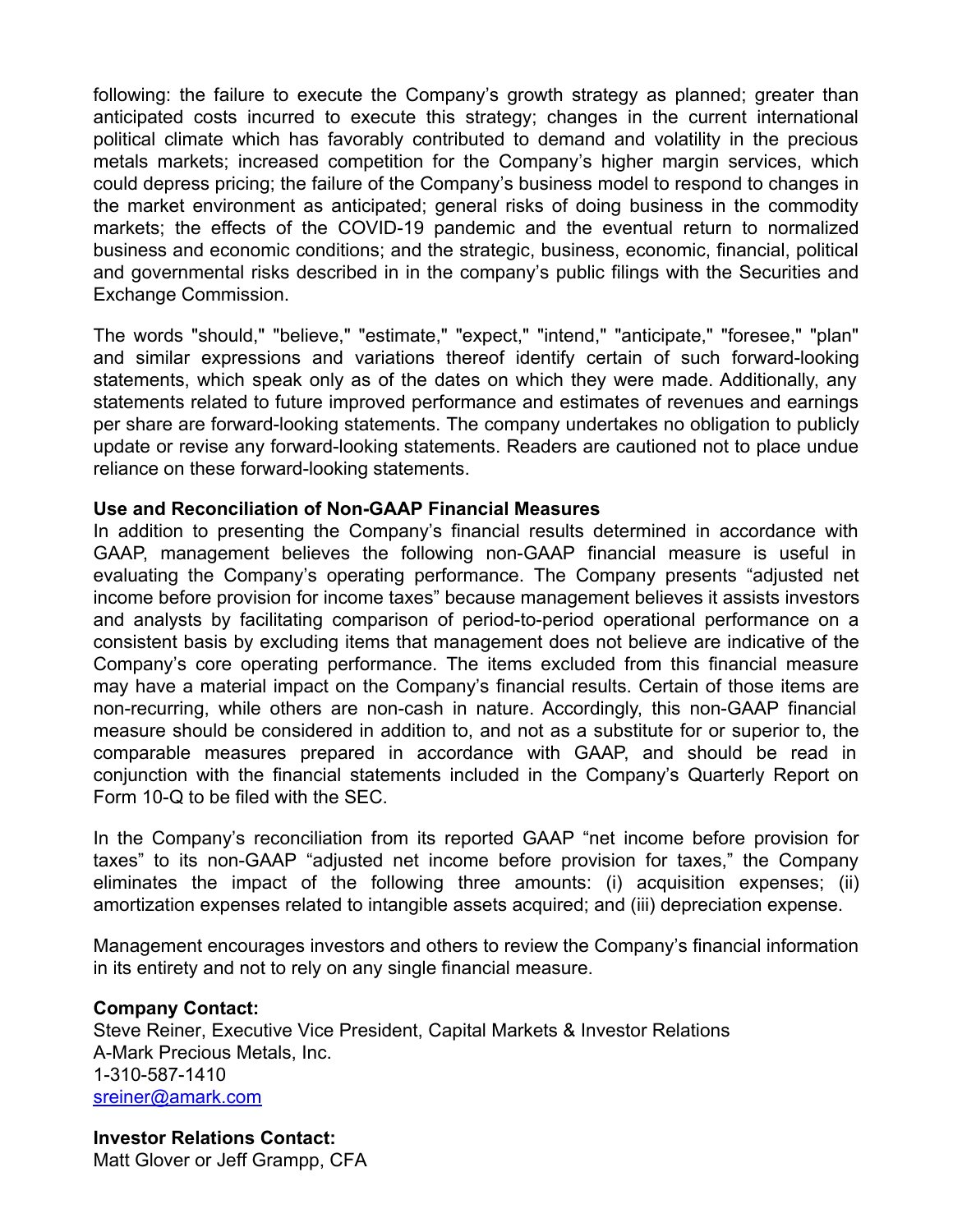# **A-MARK PRECIOUS METALS, INC. AND SUBSIDIARIES CONDENSED CONSOLIDATED BALANCE SHEETS (amounts in thousands, except for share data) (unaudited)**

| 2021                                                                                                                                              |    | September 30, | <b>June 30,</b><br>2021 |           |
|---------------------------------------------------------------------------------------------------------------------------------------------------|----|---------------|-------------------------|-----------|
| <b>ASSETS</b>                                                                                                                                     |    |               |                         |           |
| Current assets:                                                                                                                                   |    |               |                         |           |
| Cash                                                                                                                                              | \$ | 29,609        | \$                      | 101,405   |
| Receivables, net                                                                                                                                  |    | 104,522       |                         | 89,000    |
| Derivative assets                                                                                                                                 |    | 69,785        |                         | 44,536    |
| Secured loans receivable                                                                                                                          |    | 110,323       |                         | 112,968   |
| Precious metals held under financing arrangements                                                                                                 |    | 130,618       |                         | 154,742   |
| Inventories:                                                                                                                                      |    |               |                         |           |
| Inventories                                                                                                                                       |    | 346,285       |                         | 256,991   |
| Restricted inventories                                                                                                                            |    | 219,420       |                         | 201,028   |
|                                                                                                                                                   |    | 565.705       |                         | 458,019   |
| Prepaid expenses and other assets                                                                                                                 |    | 4,074         |                         | 3,557     |
| <b>Total current assets</b>                                                                                                                       |    | 1,014,636     |                         | 964,227   |
| Operating lease right of use assets                                                                                                               |    | 7,346         |                         | 5,702     |
| Property, plant, and equipment, net                                                                                                               |    | 8,913         |                         | 8,609     |
| Goodwill                                                                                                                                          |    | 100,943       |                         | 100,943   |
| Intangibles, net                                                                                                                                  |    | 85,761        |                         | 93,633    |
| Long-term investments                                                                                                                             |    | 29,683        |                         | 18,467    |
| <b>Total assets</b>                                                                                                                               | \$ | 1,247,282     | \$                      | 1,191,581 |
| <b>LIABILITIES AND STOCKHOLDERS' EQUITY</b>                                                                                                       |    |               |                         |           |
| <b>Current liabilities:</b>                                                                                                                       |    |               |                         |           |
| Lines of credit                                                                                                                                   | \$ | 194,000       | \$                      | 185,000   |
| Liabilities on borrowed metals                                                                                                                    |    | 74,618        |                         | 91,866    |
| Product financing arrangements                                                                                                                    |    | 219,420       |                         | 201,028   |
| Accounts payable and other current liabilities                                                                                                    |    | 178,798       |                         | 200,351   |
| Derivative liabilities                                                                                                                            |    | 70,348        |                         | 7,539     |
| <b>Accrued liabilities</b>                                                                                                                        |    | 12,836        |                         | 18,785    |
| Income tax payable                                                                                                                                |    | 7,140         |                         | 5,016     |
| <b>Total current liabilities</b>                                                                                                                  |    | 757,160       |                         | 709,585   |
| Notes payable                                                                                                                                     |    | 93,446        |                         | 93,249    |
| Deferred tax liabilities                                                                                                                          |    | 18,091        |                         | 19,514    |
| <b>Other liabilities</b>                                                                                                                          |    | 6,958         |                         | 5,291     |
| <b>Total liabilities</b>                                                                                                                          |    | 875,655       |                         | 827,639   |
| Commitments and contingencies                                                                                                                     |    |               |                         |           |
| Stockholders' equity:                                                                                                                             |    |               |                         |           |
| Preferred stock, \$0.01 par value, authorized 10,000,000 shares; issued                                                                           |    |               |                         |           |
| and outstanding: none as of September 30, 2021 and June 30, 2021                                                                                  |    |               |                         |           |
| Common stock, par value \$0.01; 40,000,000 shares authorized; 11,351,897<br>and 11,229,657 shares issued and outstanding as of September 30, 2021 |    |               |                         |           |
| and June 30, 2021, respectively                                                                                                                   |    | 114           |                         | 113       |
| Additional paid-in capital                                                                                                                        |    | 154,619       |                         | 150,420   |
| Retained earnings                                                                                                                                 |    | 215,475       |                         | 212,090   |
| Total A-Mark Precious Metals, Inc. stockholders' equity                                                                                           |    | 370,208       |                         | 362,623   |
| Noncontrolling interests                                                                                                                          |    | 1,419         |                         | 1,319     |
| <b>Total stockholders' equity</b>                                                                                                                 |    | 371,627       |                         | 363,942   |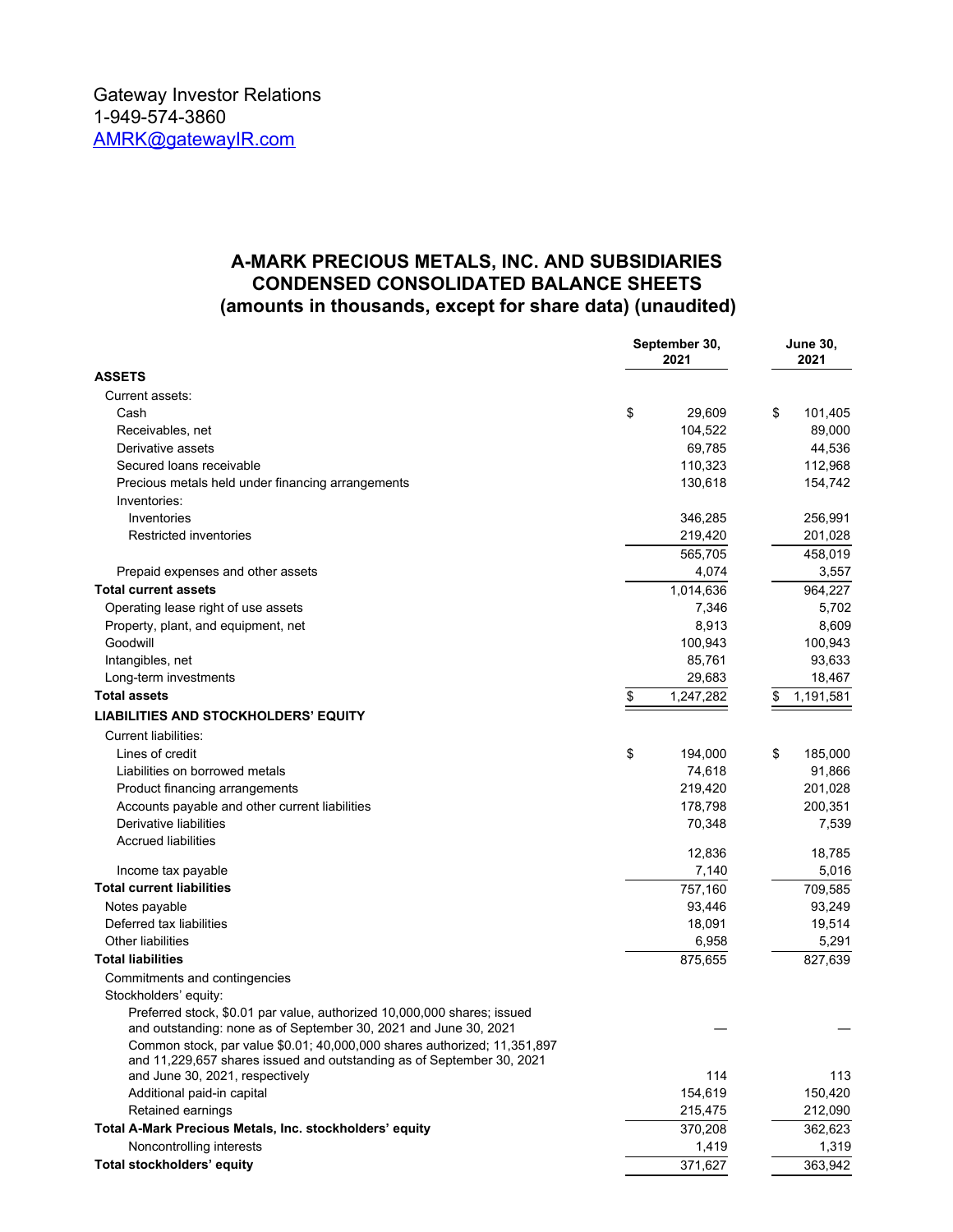# **A-MARK PRECIOUS METALS, INC. AND SUBSIDIARIES CONDENSED CONSOLIDATED STATEMENTS OF INCOME (in thousands, except for share and per share data) (unaudited)**

|                                                                                         | <b>Three Months Ended</b> |            |                       |           |  |  |
|-----------------------------------------------------------------------------------------|---------------------------|------------|-----------------------|-----------|--|--|
|                                                                                         | September 30,             |            | September 30,<br>2020 |           |  |  |
| Revenues                                                                                | \$                        | 2,013,971  | \$                    | 1,866,116 |  |  |
| Cost of sales                                                                           |                           | 1,957,962  |                       | 1,829,971 |  |  |
| Gross profit                                                                            |                           | 56,009     |                       | 36,145    |  |  |
| Selling, general, and administrative expenses                                           |                           | (16, 677)  |                       | (9,505)   |  |  |
| Depreciation and amortization expense                                                   |                           | (8,271)    |                       | (501)     |  |  |
| Interest income                                                                         |                           | 5,531      |                       | 3,983     |  |  |
| Interest expense                                                                        |                           | (5, 473)   |                       | (4, 293)  |  |  |
| Earnings from equity method investments                                                 |                           | 1,489      |                       | 4,126     |  |  |
| Other income, net                                                                       |                           | 409        |                       | 359       |  |  |
| Unrealized losses on foreign exchange                                                   |                           | (224)      |                       | (97 )     |  |  |
| Net income before provision for income taxes                                            |                           | 32.793     |                       | 30,217    |  |  |
| Income tax expense                                                                      |                           | (6,669)    |                       | (6, 511)  |  |  |
| Net income                                                                              |                           | 26,124     |                       | 23,706    |  |  |
| Net income attributable to noncontrolling interests                                     |                           | 100        |                       | 623       |  |  |
| Net income attributable to the Company                                                  | \$                        | 26,024     | \$                    | 23,083    |  |  |
| Basic and diluted net income per share attributable<br>to A-Mark Precious Metals, Inc.: |                           |            |                       |           |  |  |
| <b>Basic</b>                                                                            | \$                        | 2.31       | \$                    | 3.28      |  |  |
| <b>Diluted</b>                                                                          | \$.                       | 2.17       | \$                    | 3.09      |  |  |
| Weighted average shares outstanding:                                                    |                           |            |                       |           |  |  |
| Basic                                                                                   |                           | 11,262,600 |                       | 7,034,700 |  |  |
| <b>Diluted</b>                                                                          |                           | 12.009.300 |                       | 7,475,000 |  |  |

# **A-MARK PRECIOUS METALS, INC. AND SUBSIDIARIES CONDENSED CONSOLIDATED STATEMENTS OF CASH FLOWS (amounts in thousands) (unaudited)**

| Three Months Ended September 30,                                                            |    | 2021      |     | 2020      |
|---------------------------------------------------------------------------------------------|----|-----------|-----|-----------|
| Cash flows from operating activities:                                                       |    |           |     |           |
| Net income                                                                                  | \$ | 26.124    | \$. | 23.706    |
| Adjustments to reconcile net income to net cash (used in) provided by operating activities: |    |           |     |           |
| Depreciation and amortization                                                               |    | 8.271     |     | 501       |
| Amortization of loan cost                                                                   |    | 569       |     | 396       |
| Deferred income taxes                                                                       |    | (1, 423)  |     |           |
| Interest added to principal of secured loans                                                |    | (5)       |     | (4)       |
| Share-based compensation                                                                    |    | 473       |     | 178       |
| Earnings from equity method investments                                                     |    | (1,489)   |     | (4, 126)  |
| Changes in assets and liabilities:                                                          |    |           |     |           |
| Receivables                                                                                 |    | (15, 522) |     | (26, 526) |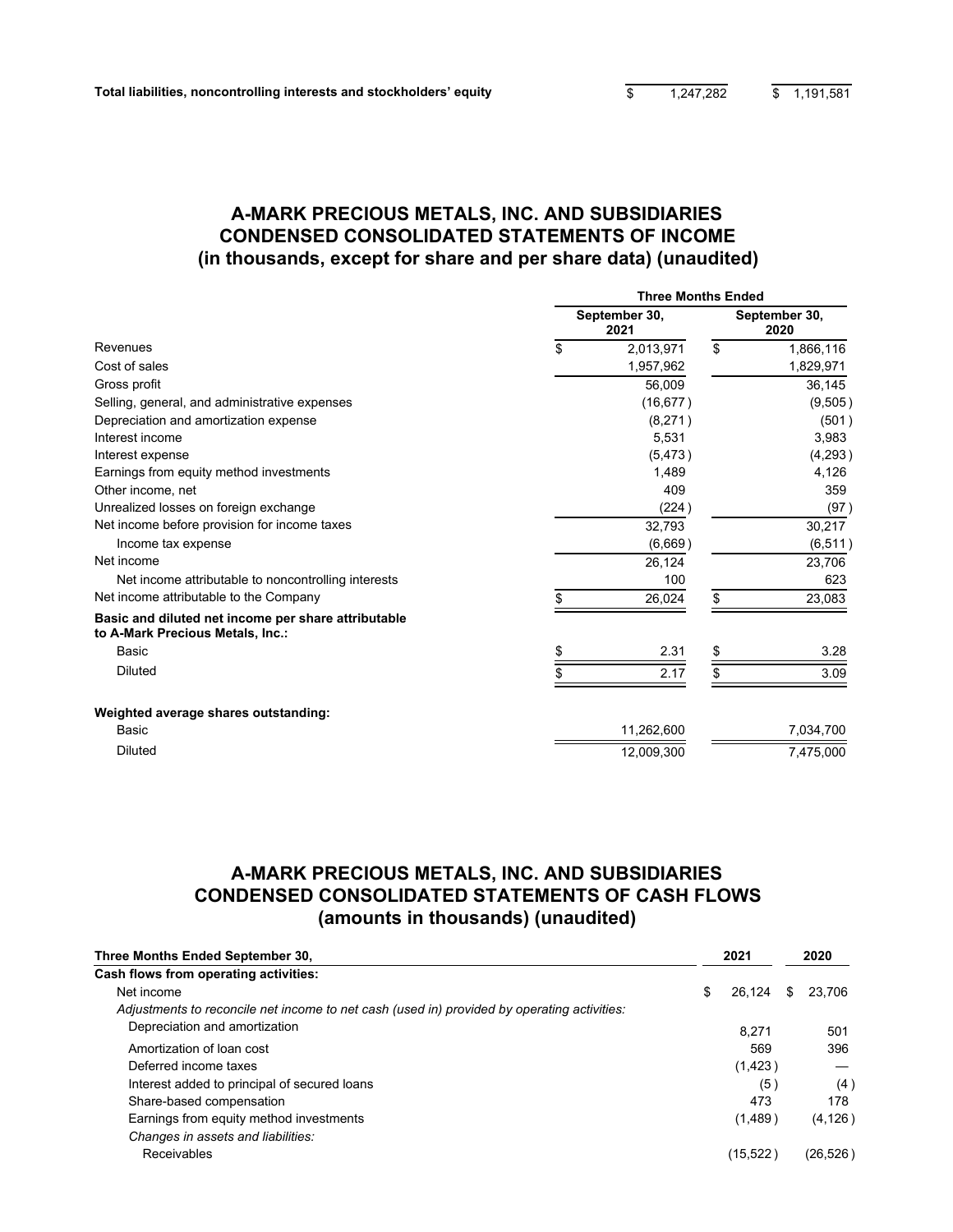| Secured loans receivable                                           | 25           | (358)        |
|--------------------------------------------------------------------|--------------|--------------|
| Secured loans made to affiliates                                   | 3,032        | 4,642        |
| Derivative assets                                                  | (25, 249)    | (67, 275)    |
| Precious metals held under financing arrangements                  | 24,124       | 19,821       |
| Inventories                                                        | (107, 686)   | (91,900)     |
| Prepaid expenses and other assets                                  | (689)        | (292)        |
| Accounts payable and other current liabilities                     | (21, 553)    | 69,992       |
| Derivative liabilities                                             | 62,809       | (11, 917)    |
| Liabilities on borrowed metals                                     | (17, 248)    | (14, 454)    |
| <b>Accrued liabilities</b>                                         | (6,420)      | (1,227)      |
| Income tax payable                                                 | 2,124        | 771          |
| Net cash used in operating activities                              | (69, 733)    | (98,072)     |
| Cash flows from investing activities:                              |              |              |
| Capital expenditures for property, plant, and equipment            | (709)        | (476)        |
| Purchase of long-term investments                                  | (6,250)      |              |
| Secured loans receivable, net                                      | (407)        | (24, 793)    |
| Net cash used in investing activities                              | (7,366)      | (25, 269)    |
| Cash flows from financing activities:                              |              |              |
| Product financing arrangements, net                                | 18,392       | 26,921       |
| Dividends paid                                                     | (22, 639)    | (10, 553)    |
| Borrowings and repayments under lines of credit, net               | 9,000        | 79,000       |
| Debt funding issuance costs                                        | (199)        | (398)        |
| Net settlement on issuance of common shares on exercise of options | 749          | 416          |
| Net cash provided by financing activities                          | 5.303        | 95,386       |
| Net decrease in cash, cash equivalents, and restricted cash        | (71,796)     | (27, 955)    |
| Cash, cash equivalents, and restricted cash, beginning of period   | 101,405      | 52,325       |
| Cash, cash equivalents, and restricted cash, end of period         | \$<br>29,609 | \$<br>24,370 |

# **Overview of Results of Operations for the Three Months Ended September 30, 2021 and 2020** *Condensed Consolidated Results of Operations*

The operating results for the three months ended September 30, 2021 and 2020 are as follows:

| in thousands, except per share data                    |             |             |             |                |           |            |            |
|--------------------------------------------------------|-------------|-------------|-------------|----------------|-----------|------------|------------|
| Three Months Ended September 30,                       | 2021        |             | 2020        |                |           | S          | %          |
|                                                        |             | $%$ of      |             | $%$ of         | Increase/ |            | Increase/  |
|                                                        | 5           | revenue     | \$          | revenue        |           | (decrease) | (decrease) |
| Revenues                                               | \$2,013,971 | 100.000 %   | \$1,866,116 | 100.000 %      | \$.       | 147,855    | 7.9%       |
| Gross profit                                           | 56,009      | 2.781%      | 36,145      | 1.937%         | \$        | 19,864     | 55.0%      |
| Selling, general, and administrative expenses          | (16, 677)   | $(0.828)\%$ | (9,505)     | $(0.509)\%$ \$ |           | 7,172      | 75.5%      |
| Depreciation and amortization expense                  | (8,271)     | $(0.411)$ % | (501)       | $(0.027)$ %\$  |           | 7,770      | 1,550.9%   |
| Interest income                                        | 5,531       | 0.275%      | 3,983       | 0.213%         | - \$      | 1,548      | 38.9%      |
| Interest expense                                       | (5, 473)    | $(0.272)\%$ | (4,293)     | $(0.230)\%$ \$ |           | 1,180      | 27.5%      |
| Earnings from equity method investments                | 1,489       | 0.074%      | 4,126       | 0.221%         | \$        | (2,637)    | $(63.9\%)$ |
| Other income, net                                      | 409         | 0.020%      | 359         | $0.019\%$      | - \$      | 50         | 13.9%      |
| Unrealized losses on foreign exchange                  | (224)       | $(0.011)$ % | (97)        | $(0.005)\%$ \$ |           | 127        | 130.9%     |
| Net income before provision for income taxes           | 32,793      | 1.628%      | 30,217      | 1.619%         | \$        | 2,576      | 8.5%       |
| Income tax expense                                     | (6,669)     | $(0.331)\%$ | (6, 511)    | $(0.349)\%$ \$ |           | 158        | $2.4\%$    |
| Net income                                             | 26,124      | 1.297%      | 23,706      | 1.270%         | \$        | 2,418      | 10.2%      |
| Net income attributable to noncontrolling<br>interests | 100         | 0.005%      | 623         | $0.033\%$      | - \$      | (523)      | $(83.9\%)$ |
| Net income attributable to the Company                 | 26,024      | 1.292%      | 23,083<br>S | 1.237%         | S         | 2,941      | 12.7%      |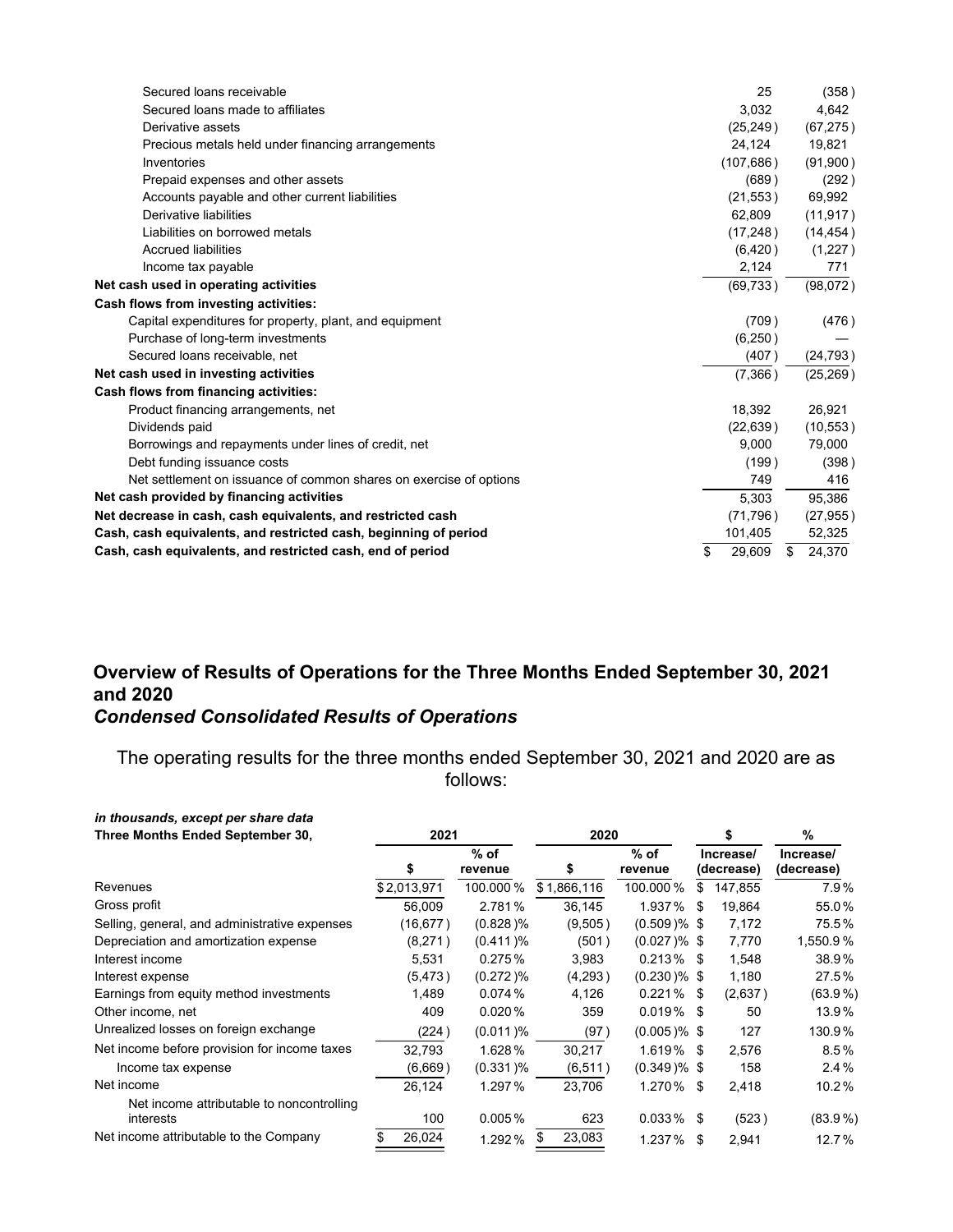| Basic and diluted net income per share<br>attributable to A-Mark Precious Metals, Inc.:<br><b>Per Share Data:</b> |      |      |        |            |
|-------------------------------------------------------------------------------------------------------------------|------|------|--------|------------|
| Basic                                                                                                             | 2.31 | 3.28 | (0.97) | $(29.6\%)$ |
| Diluted                                                                                                           | 2.17 | 3.09 | (0.92) | $(29.8\%)$ |

#### **Overview of Results of Operations for the Three Months Ended September 30, 2021 and June 30, 2021** *Condensed Consolidated Results of Operations*

The operating results for the three months ended September 30, 2021 and June 30, 2021 are as follows:

**Three Months Ended**

*in thousands, except per share data*

|                                                                                                                   | <b>September 30, 2021</b> |                   | S            |                   | %   |                         |                         |
|-------------------------------------------------------------------------------------------------------------------|---------------------------|-------------------|--------------|-------------------|-----|-------------------------|-------------------------|
|                                                                                                                   | 5                         | $%$ of<br>revenue | \$           | $%$ of<br>revenue |     | Increase/<br>(decrease) | Increase/<br>(decrease) |
| Revenues                                                                                                          | \$2,013,971               | 100.000 %         | \$2,178,666  | 100.000 %         |     | \$(164, 695)            | $(7.6\%)$               |
| Gross profit                                                                                                      | 56,009                    | 2.781%            | 87,131       | 3.999%            | \$  | (31, 122)               | (35.7%)                 |
| Selling, general, and administrative expenses                                                                     | (16, 677)                 | $(0.828)\%$       | (16, 693)    | $(0.766)\%$ \$    |     | (16)                    | $(0.1\%)$               |
| Depreciation and amortization expense                                                                             | (8,271)                   | $(0.411)$ %       | (8,294)      | $(0.381)\%$ \$    |     | (23)                    | $(0.3\%)$               |
| Interest income                                                                                                   | 5,531                     | 0.275%            | 5,234        | $0.240\%$ \$      |     | 297                     | $5.7\%$                 |
| Interest expense                                                                                                  | (5, 473)                  | $(0.272)\%$       | (5,200)      | $(0.239)\%$ \$    |     | 273                     | $5.3\%$                 |
| Earnings from equity method investments                                                                           | 1,489                     | 0.074%            | 1,648        | $0.076\,\%$       | -\$ | (159)                   | $(9.6\%)$               |
| Other income, net                                                                                                 | 409                       | 0.020%            | 176          | $0.008\%$         | S   | 233                     | 132.4%                  |
| Unrealized (losses) gains on foreign exchange                                                                     | (224)                     | $(0.011)$ %       | 2            | $0.000\%$         | \$  | 226                     | 11,300.0%               |
| Net income before provision for income taxes                                                                      | 32,793                    | 1.628%            | 64,004       | 2.938%            | \$  | (31,211)                | $(48.8\%)$              |
| Income tax expense                                                                                                | (6,669)                   | $(0.331)\%$       | (12, 933)    | $(0.594)\%$ \$    |     | (6, 264)                | $(48.4\%)$              |
| Net income                                                                                                        | 26,124                    | 1.297%            | 51,071       | 2.344 %           | \$  | (24, 947)               | $(48.8\%)$              |
| Net income attributable to non-controlling<br>interests                                                           | 100                       | 0.005%            | 66           | $0.003\%$         | -\$ | 34                      | 51.5%                   |
| Net income attributable to the Company                                                                            | 26,024                    | 1.292%            | 51,005<br>\$ | 2.341%            | \$  | (24, 981)               | $(49.0\%)$              |
| Basic and diluted net income per share<br>attributable to A-Mark Precious Metals, Inc.:<br><b>Per Share Data:</b> |                           |                   |              |                   |     |                         |                         |
| Basic                                                                                                             | 2.31<br>\$                |                   | 4.57         |                   | \$  | (2.26)                  | $(49.5\%)$              |
| Diluted                                                                                                           | \$<br>2.17                |                   | \$<br>4.28   |                   | \$  | (2.11)                  | $(49.3\%)$              |

# **A-MARK PRECIOUS METALS, INC. AND SUBSIDIARIES Reconciliation of GAAP to Non-GAAP Financial Measures**

# **Reconciliation of Net income before provision for income taxes to Adjusted net income before provision for income taxes:**

| in thousands                     |      |      |   |
|----------------------------------|------|------|---|
| Three Months Ended September 30, | 2021 | 2020 | % |